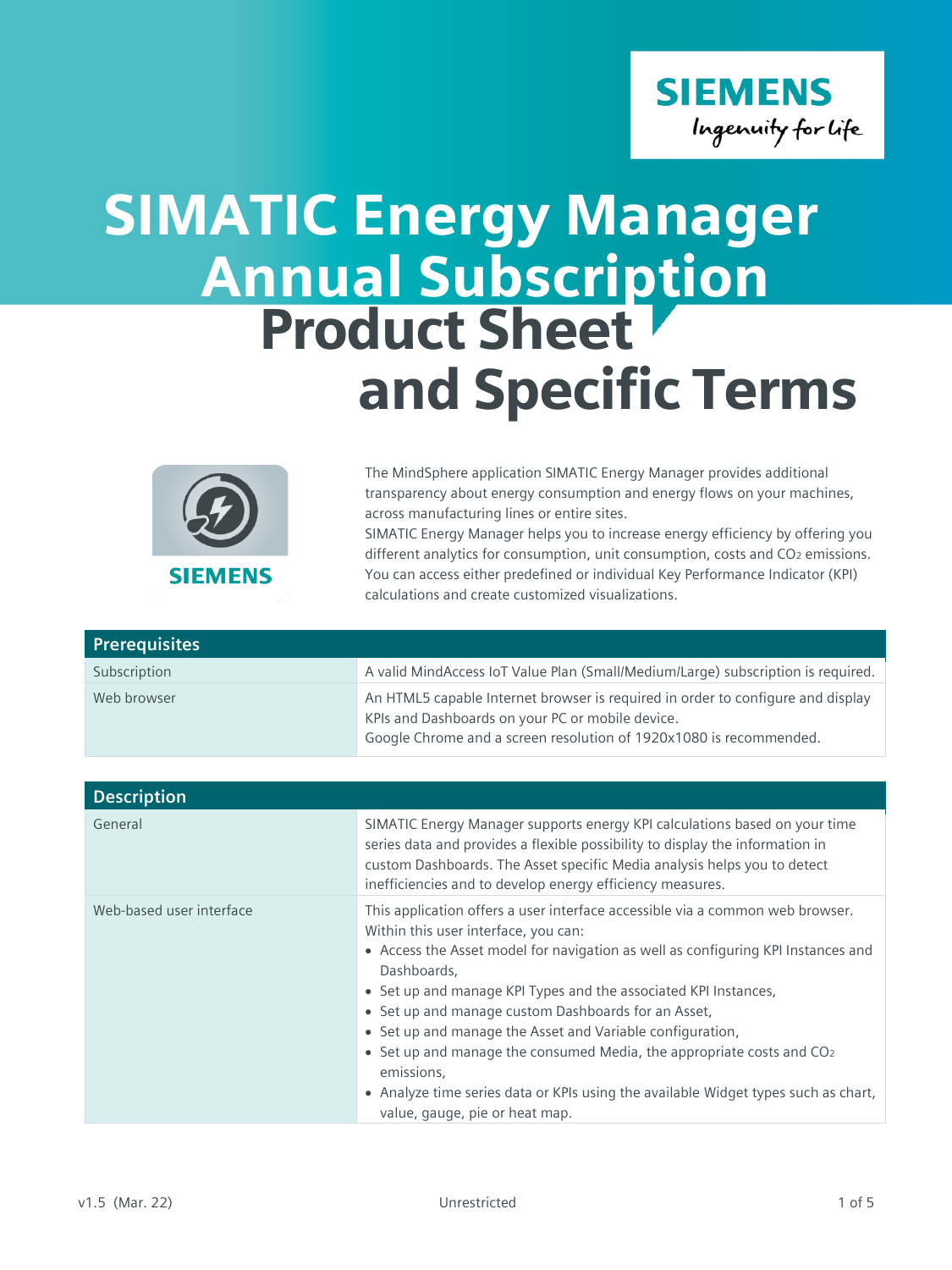| KPI usage and creation  | This application offers the possibility to define KPI Types which can be used to<br>create KPI Instances assigned to individual Assets. Users can:<br>• Create, modify or delete KPI Types,<br>• Create, modify or delete KPI Instances by using an individual KPI Type and link<br>specific Variables of an Asset to the appropriate Operands,<br>• Create, modify or delete KPI Instances by predefined KPI Types,<br>• Get an overview of Variables or KPI Instances for an individual Asset,<br>• Generate KPIs automatically such as unit consumption, costs or CO2 emissions<br>for the Media analysis of a configured Asset.                                                                                                                                                                                                                                                                                                                                                                                                                                                             |
|-------------------------|-------------------------------------------------------------------------------------------------------------------------------------------------------------------------------------------------------------------------------------------------------------------------------------------------------------------------------------------------------------------------------------------------------------------------------------------------------------------------------------------------------------------------------------------------------------------------------------------------------------------------------------------------------------------------------------------------------------------------------------------------------------------------------------------------------------------------------------------------------------------------------------------------------------------------------------------------------------------------------------------------------------------------------------------------------------------------------------------------|
| Dashboarding            | Based on the flexible dashboarding of SIMATIC Energy Manager, Users can:<br>• Set up and manage one or more Dashboards per Asset,<br>• Configure the observation period per Dashboard,<br>• Set up and manage one or more Widgets per Dashboard,<br>• Use the Widgets as well as their detailed view for data analysis,<br>• Use a pre-defined Dashboard for analyzing the energy consumption of an<br>Asset including the related KPI Instances such as unit consumption, costs or<br>CO <sub>2</sub> emissions.                                                                                                                                                                                                                                                                                                                                                                                                                                                                                                                                                                               |
| Application permissions | SIMATIC Energy Manager is operated in a data center in the Area European<br>Union (unless you are located in PRC, in which case it is operated in a data center<br>in PRC) and reads, processes and writes the following data:<br>• Time series data which includes the Variables received from an Asset within<br>defined continuous time cycles.<br>• Asset configuration data which describes the Asset (e.g. Asset name,<br>location).<br>· User data (User name (given name and surname), email address, user rights<br>granted, user role and language).<br>The application performs the following activities which modify or amend Your<br>Content in your MindAccess Account on your behalf:<br>Read access on your time series data:<br>• This application reads uploaded data from your data repository to evaluate<br>and process certain information presented in different views within this<br>application.<br>Read access on your Asset configuration data:<br>• Read access on Asset configuration data is required in order to use the<br>functionalities of this application. |

| <b>Pricing Model</b>                                                                                                                                                                                                                                                                                                                                                       |                                                                                                                                                                                                                                                                             |                                  |                      |                                             |
|----------------------------------------------------------------------------------------------------------------------------------------------------------------------------------------------------------------------------------------------------------------------------------------------------------------------------------------------------------------------------|-----------------------------------------------------------------------------------------------------------------------------------------------------------------------------------------------------------------------------------------------------------------------------|----------------------------------|----------------------|---------------------------------------------|
| Fee for                                                                                                                                                                                                                                                                                                                                                                    | Base subscription <sup>1</sup>                                                                                                                                                                                                                                              | Upgrade subscriptions (optional) |                      |                                             |
|                                                                                                                                                                                                                                                                                                                                                                            | 5 KPI Instances, 3<br>Users and 2 Assets for<br>Media analysis                                                                                                                                                                                                              | 1 additional<br>KPI Instance     | 1 additional<br>User | 1 additional<br>Asset for Media<br>analysis |
| <b>Billing cycle</b>                                                                                                                                                                                                                                                                                                                                                       | Yearly in advance                                                                                                                                                                                                                                                           | Yearly in advance                |                      |                                             |
| <sup>1)</sup> Should the actual usage of your base subscription repeatedly exceed one or more of the applicable limits (e.g. the number of Users, KPI Instances), and<br>should you not order the appropriate increase of usage capacities for an additional fee, we reserve the right to suspend the Service. Other contractual rights<br>and remedies remain unaffected. |                                                                                                                                                                                                                                                                             |                                  |                      |                                             |
| Base subscription fee                                                                                                                                                                                                                                                                                                                                                      | The base subscription allows access and use of the application with up to 5 KPI<br>Instances, 2 Assets for Media analysis and 3 Users for visualizing the condition of<br>a single Asset e.g. a machine. One KPI Instance includes up to 5 Variables used in<br>the Widget. |                                  |                      |                                             |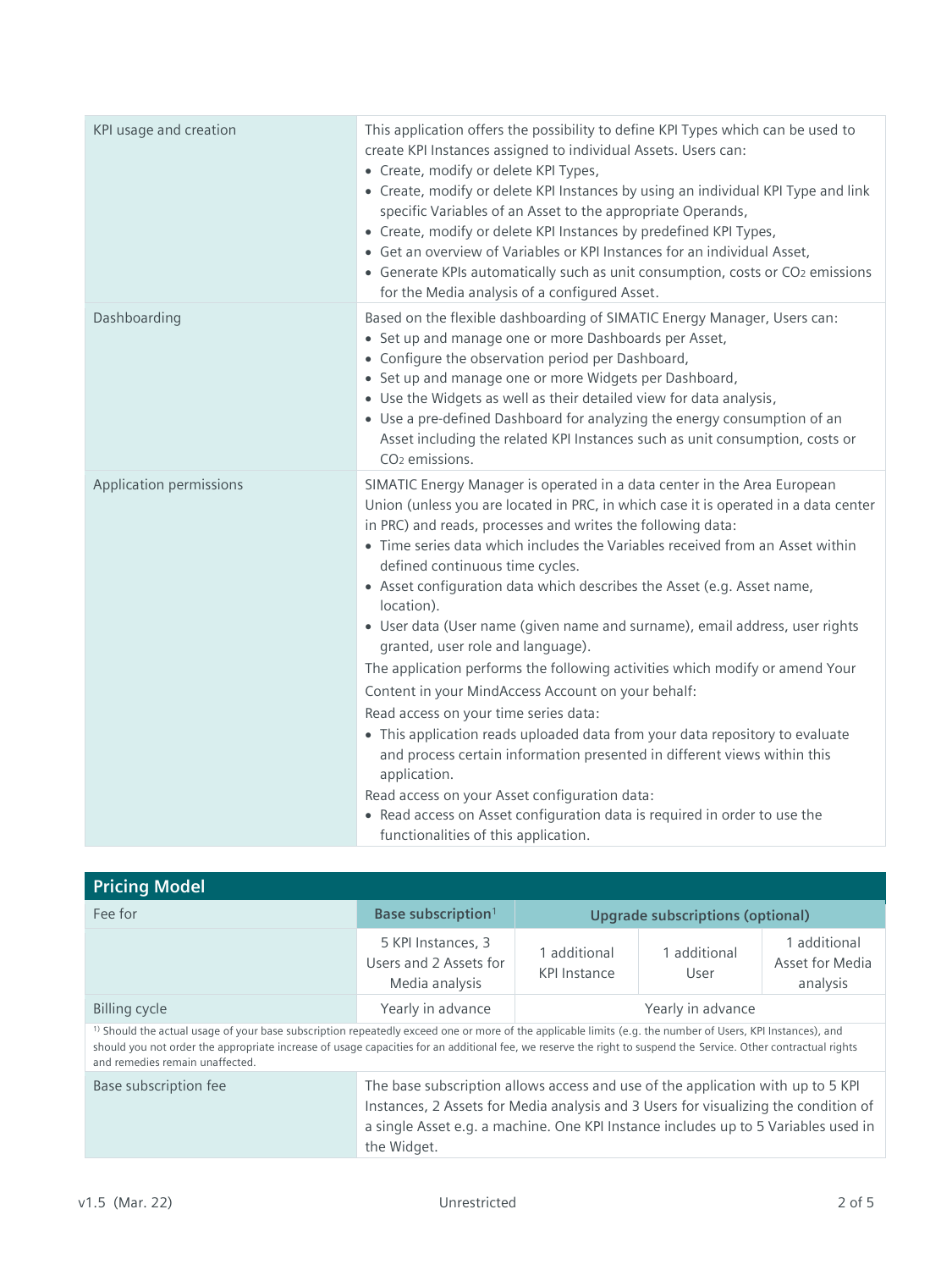| Upgrade subscription fee                                                                                        | Additional fees will be applied on a yearly basis for any upgrade subscription (i.e.<br>additional KPI Instance, User or Asset for Media analysis exceeding the number<br>of KPI Instances, Users or Assets for Media analysis included in the base<br>subscription).                                                                                                                                                                                                                                                                                                                                                                                                                                                                                                                                                                                                                                                                                                                                                                                                                                                                                                                                                        |
|-----------------------------------------------------------------------------------------------------------------|------------------------------------------------------------------------------------------------------------------------------------------------------------------------------------------------------------------------------------------------------------------------------------------------------------------------------------------------------------------------------------------------------------------------------------------------------------------------------------------------------------------------------------------------------------------------------------------------------------------------------------------------------------------------------------------------------------------------------------------------------------------------------------------------------------------------------------------------------------------------------------------------------------------------------------------------------------------------------------------------------------------------------------------------------------------------------------------------------------------------------------------------------------------------------------------------------------------------------|
| Payment terms                                                                                                   | The fees for the base and any upgrade subscription are charged yearly in<br>advance.                                                                                                                                                                                                                                                                                                                                                                                                                                                                                                                                                                                                                                                                                                                                                                                                                                                                                                                                                                                                                                                                                                                                         |
| <b>Subscription Term</b>                                                                                        | The initial Subscription Term for the base and any upgrade subscription is 12<br>months. Following expiration of the preceding Subscription Term, the<br>subscription automatically renews <sup>2</sup> with a Subscription Term of 12 months at the<br>then-current terms made available under www.mindsphere.io/terms, unless<br>either Party notifies the other Party at least 60 days prior to the then-current<br>expiration date that it has elected not to renew.                                                                                                                                                                                                                                                                                                                                                                                                                                                                                                                                                                                                                                                                                                                                                     |
| Adaptation of fees                                                                                              | The fees during any renewed Subscription Term will be the same as during the<br>immediately prior Subscription Term, unless we notify you of a Fee Change at<br>least 90 days prior to the end of the then-current Subscription Term, in which<br>case the communicated Fee Change will be effective upon subscription<br>renewal <sup>3</sup> .<br>During a running Subscription Term we may change our fees or add new fees<br>(collectively referred to as "Fee Change") due to: (i) changes in the quality or<br>functionalities of the Service; (ii) material changes in market conditions; (iii)<br>general increases in wages or other employment costs; and/or (iv) changes in<br>procurement costs due to price changes made by our suppliers, in each case to<br>the extent that the changes affect our provision of the agreed Service. We will<br>notify you of any Fee Change at least 60 days in advance of the effective date of<br>the Fee Change.                                                                                                                                                                                                                                                           |
| Trial <sup>4</sup>                                                                                              | "Trial" refers to an application that has been designated as a "trial" offering in the<br>product description in the applicable Order Form. Any application delivered as a<br>Trial is a "Free of Charge Service" as that term is defined in the MMA.<br>We will notify you by email of the exact start and end date of the Subscription<br>Term for the Trial ("Free Trial Period").<br>You may terminate the Trial at any time during the Free Trial Period by providing<br>written notice to trial@mindsphere.io no later than 14 days prior to the end date<br>of the Free Trial Period. We may terminate your access to the Trial at any time<br>after receipt of your written termination notice. Termination of the Trial shall<br>also result in termination of the respective corresponding paid subscription<br>ordered.<br>During the Free Trial Period, our standard support and service level obligations<br>do not apply. We may however, at our sole discretion, make certain free of<br>charge support services available to you. Upon expiration of the Free Trial Period,<br>the Subscription Term for the respective corresponding paid subscription will<br>begin, and you will be invoiced accordingly. |
| 2)3) Not applicable if you are located in Asia Pacific; <sup>4)</sup> Not applicable if you are located in PRC. |                                                                                                                                                                                                                                                                                                                                                                                                                                                                                                                                                                                                                                                                                                                                                                                                                                                                                                                                                                                                                                                                                                                                                                                                                              |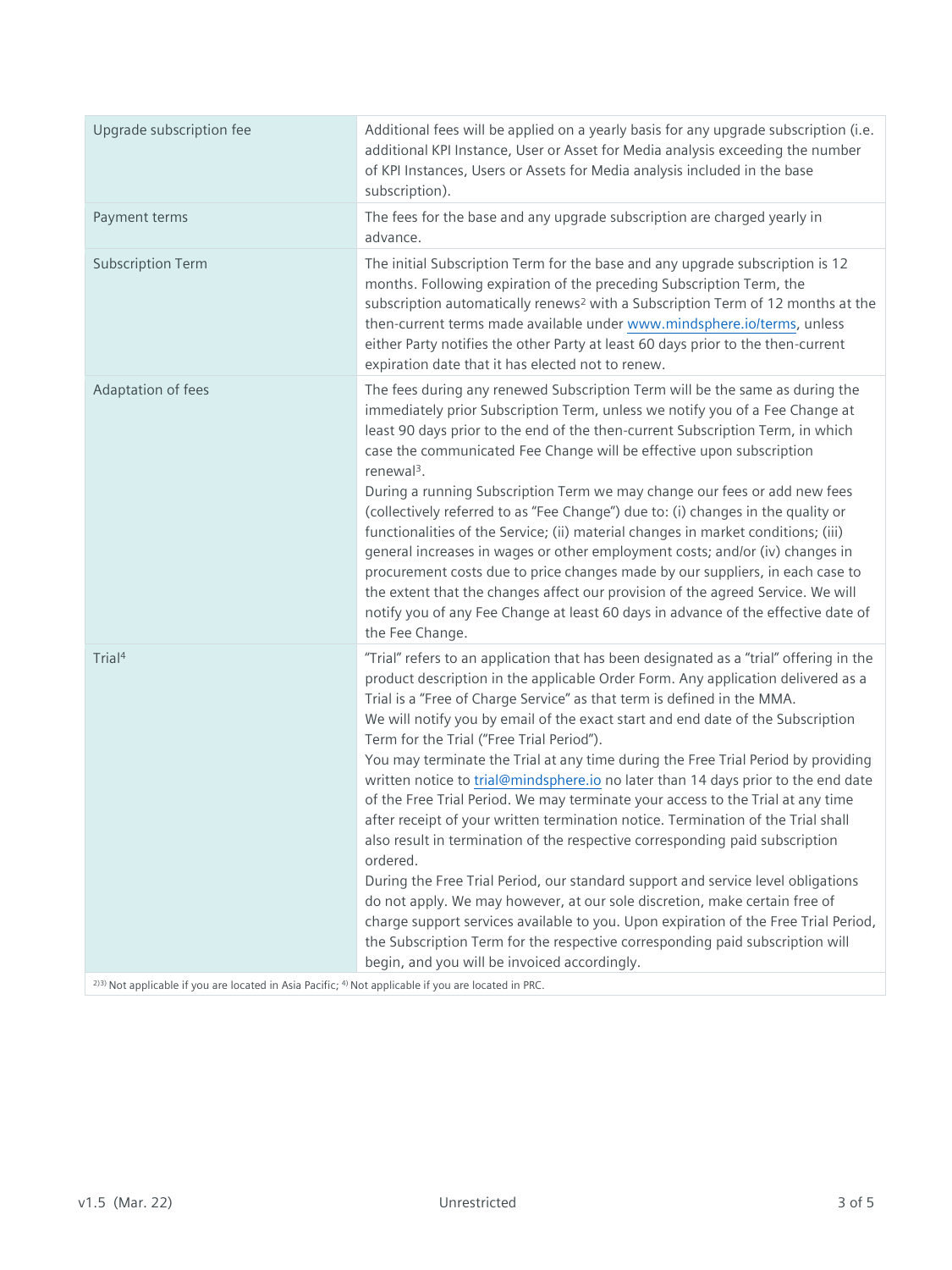| <b>Specific Terms</b>                                         |                                                                                                                                                                                                                                                                                                                                                                                                                                                                                                                                                                                                                                                                                                                                                                                                                                                                                                                                                                                                                                                                                                                        |
|---------------------------------------------------------------|------------------------------------------------------------------------------------------------------------------------------------------------------------------------------------------------------------------------------------------------------------------------------------------------------------------------------------------------------------------------------------------------------------------------------------------------------------------------------------------------------------------------------------------------------------------------------------------------------------------------------------------------------------------------------------------------------------------------------------------------------------------------------------------------------------------------------------------------------------------------------------------------------------------------------------------------------------------------------------------------------------------------------------------------------------------------------------------------------------------------|
| Service Level Agreement                                       | The Monthly Uptime Percentage for this application is 90 %. Monthly Uptime<br>Percentage is defined in the MindSphere Supplemental Terms available on<br>www.mindsphere.io/terms1.                                                                                                                                                                                                                                                                                                                                                                                                                                                                                                                                                                                                                                                                                                                                                                                                                                                                                                                                     |
| Application use rights                                        | This application can be used as part of OEM Services as described in the Specific<br>Terms for MindAccess IoT Value Plan published on www.mindsphere.io/terms <sup>1</sup> .<br>Under the Account of your MindAccess IoT Value Plan, you may permit Users of<br>Third Parties to access and use this application for the purpose of receiving a<br>service from you.                                                                                                                                                                                                                                                                                                                                                                                                                                                                                                                                                                                                                                                                                                                                                   |
| Data use rights                                               | "Collected Data" means the following data collected by SIMATIC Energy Manager:<br>Any data and information processed and monitored by SIMATIC Energy Manager<br>in order to fulfil its functionality. You acknowledge that Collected Data may<br>include copies made by SIMATIC Energy Manager from certain parts of Your<br>Content for use in accordance with this Product Sheet and Specific Terms.<br>During and after the Subscription Term, Siemens and its business partners may<br>use Collected Data for Siemens' internal purposes (e.g. development and<br>improvement of products and services) and to improve SIMATIC Energy<br>Manager. Use of Collected Data in accordance with this Section will be at<br>Siemens' risk. Should Siemens divest substantially all of its assets of a business or<br>should an Affiliate cease to be an Affiliate of Siemens AG, the purchaser of the<br>divested business or the former Affiliate, respectively, may use the Collected<br>Data received by such business or Affiliate before divestment, only as permitted<br>in this Product Sheet and Specific Terms. |
| <b>Third Party Terms</b>                                      | The application contains Third Party services, including open source software,<br>commercial software, or software-related managed services, which are subject<br>to additional or different terms, license rights, or require certain notices by their<br>licensors, which we are obliged to pass on to you as your licensor and to which<br>you agree to abide ("Third Party Terms").<br>The Third Party Terms for SIMATIC Energy Manager are made available via the<br>following web link:<br>https://sie.ag/MindSphere-ThirdParty_SIMATIC-EnergyManager.                                                                                                                                                                                                                                                                                                                                                                                                                                                                                                                                                           |
| Changes to the Product Sheet & Specific<br>Terms              | We may update this document from time to time during a Subscription Term in<br>order to reflect any changes agreed with or imposed by our subcontractors<br>(including changes in open source software license terms) or when we introduce<br>new features, supplements, enhancements or capabilities (e.g. that were not<br>previously included with the subscription but added for no additional fee). These<br>changes shall become binding upon release of a new version of this document<br>on www.mindsphere.io/terms.                                                                                                                                                                                                                                                                                                                                                                                                                                                                                                                                                                                           |
| Support                                                       | Support may be contacted via Industry Online Support:<br>https://support.industry.siemens.com/.<br>Support is available in English and German.                                                                                                                                                                                                                                                                                                                                                                                                                                                                                                                                                                                                                                                                                                                                                                                                                                                                                                                                                                         |
| <sup>1)</sup> http://tb.cn/VMMan5w if you are located in PRC. |                                                                                                                                                                                                                                                                                                                                                                                                                                                                                                                                                                                                                                                                                                                                                                                                                                                                                                                                                                                                                                                                                                                        |

| <b>Export Control Regulations</b> |              |
|-----------------------------------|--------------|
| AL                                | <sup>N</sup> |
| <b>FCCN</b>                       | <sup>N</sup> |